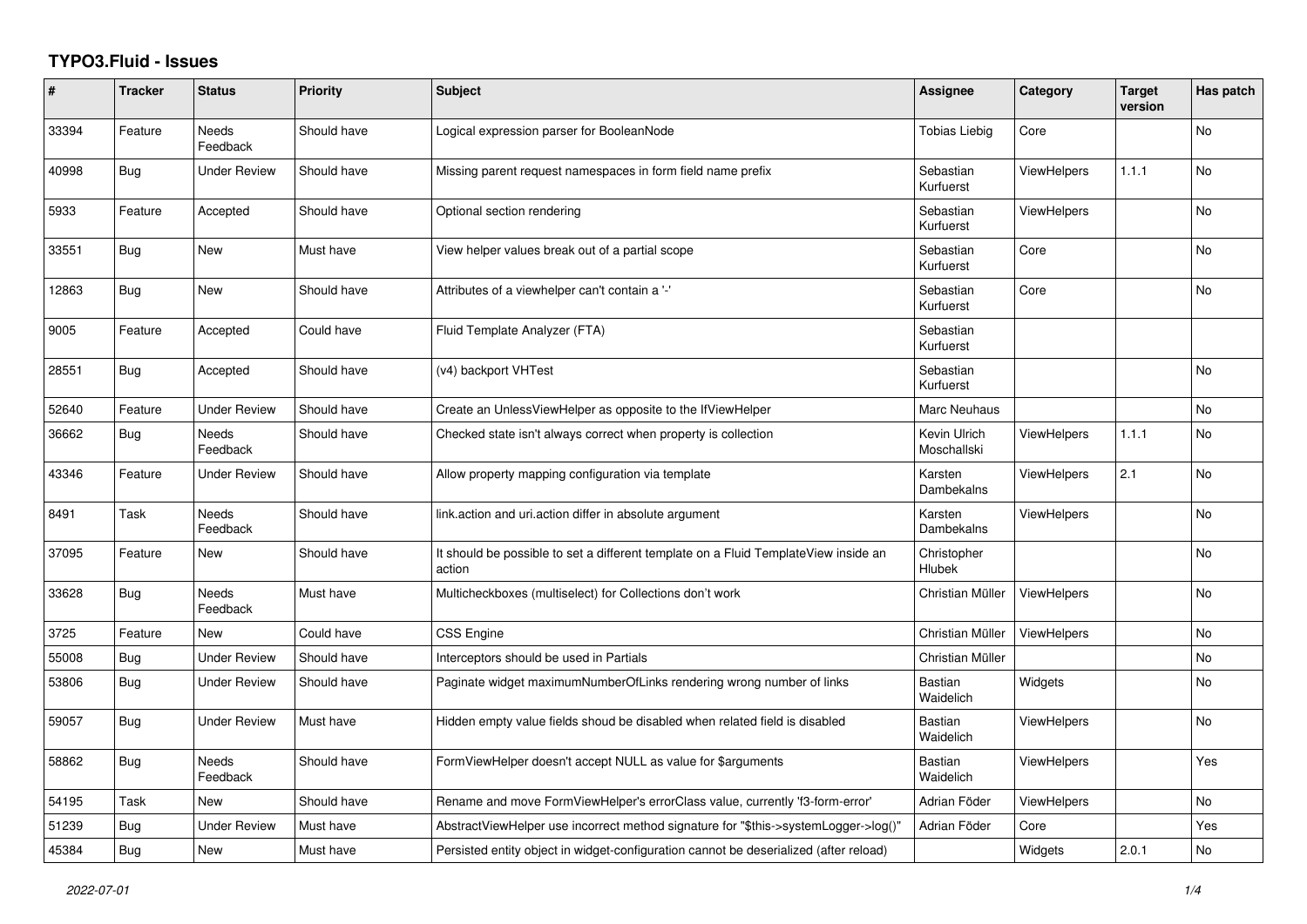| #     | <b>Tracker</b> | <b>Status</b>       | <b>Priority</b>      | <b>Subject</b>                                                                                         | <b>Assignee</b> | Category           | <b>Target</b><br>version | Has patch |
|-------|----------------|---------------------|----------------------|--------------------------------------------------------------------------------------------------------|-----------------|--------------------|--------------------------|-----------|
| 36655 | Bug            | New                 | Should have          | <b>Pagination Links</b>                                                                                |                 | Widgets            |                          | <b>No</b> |
| 31955 | Feature        | New                 | Should have          | f:uri.widget                                                                                           |                 | Widgets            |                          | No        |
| 9950  | Task           | New                 | Should have          | Binding to nested arrays impossible for form-elements                                                  |                 | ViewHelpers        |                          |           |
| 65424 | Bug            | <b>Under Review</b> | Should have          | SelectViewHelper must respect option(Value Label)Field for arrays                                      |                 | ViewHelpers        |                          | No        |
| 60003 | Feature        | New                 | Should have          | Add required-Attribute to f:form.password                                                              |                 | <b>ViewHelpers</b> |                          | No        |
| 54284 | Bug            | New                 | Should have          | Default Option for Switch/Case VH                                                                      |                 | ViewHelpers        |                          | No        |
| 51100 | Feature        | New                 | Must have            | Links with absolute URI should have the option of URI Scheme                                           |                 | ViewHelpers        |                          | No        |
| 49600 | Bug            | New                 | Should have          | f:form tag shown as a HTML on frontend                                                                 |                 | ViewHelpers        |                          | No        |
| 44234 | Bug            | <b>Under Review</b> | Should have          | selectViewHelper's sorting does not respect locale collation                                           |                 | ViewHelpers        | 2.1                      | No        |
| 40064 | Bug            | New                 | Must have            | Multiselect is not getting persisted                                                                   |                 | <b>ViewHelpers</b> |                          | No        |
| 39936 | Feature        | New                 | Should have          | registerTagAttribute should handle default values                                                      |                 | ViewHelpers        |                          | <b>No</b> |
| 37619 | Bug            | New                 | Should have          | Fatal Error when using variable in name attribute of Section ViewHelper                                |                 | ViewHelpers        |                          | No        |
| 36410 | Feature        | New                 | Should have          | Allow templates to send arguments back to layout                                                       |                 | ViewHelpers        |                          | No        |
| 34682 | Bug            | <b>Under Review</b> | Should have          | Radio Button missing checked on validation error                                                       |                 | ViewHelpers        |                          | No        |
| 34309 | Task           | New                 | Could have           | Unknown ViewHelpers cause exception - should be handled more graceful                                  |                 | ViewHelpers        |                          | No        |
| 26664 | Task           | New                 | Won't have this time | Clean up Form ViewHelpers                                                                              |                 | ViewHelpers        |                          | No        |
| 26658 | Task           | New                 | Won't have this time | Make Form ViewHelpers consistent                                                                       |                 | ViewHelpers        |                          | No        |
| 10911 | Task           | New                 | Should have          | Tx_Fluid_ViewHelpers_Form_AbstractFormViewHelper->renderHiddenIdentityField<br>should be more reliable |                 | ViewHelpers        |                          | No        |
| 8648  | Bug            | New                 | Should have          | format.crop ViewHelper should support all features of the crop stdWrap function                        |                 | ViewHelpers        |                          | No        |
| 60856 | Bug            | New                 | Must have            | Target attribute not supported by the form viewhelper                                                  |                 | ViewHelpers        |                          | Yes       |
| 30937 | Bug            | New                 | Should have          | CropViewHelper stringToTruncate can't be supplied so it can't be easily extended                       |                 | ViewHelpers        |                          | Yes       |
| 60181 | Feature        | New                 | Could have           | Caching mechanism for Fluid Views/Templates                                                            |                 | View               |                          | No        |
| 46289 | Bug            | Needs<br>Feedback   | Should have          | Enable Escaping Interceptor in XML request format                                                      |                 | View               | 2.0.1                    | No        |
| 45394 | Task           | New                 | Should have          | Forwardport Unit test for standalone view                                                              |                 | View               |                          | <b>No</b> |
| 43072 | Task           | New                 | Should have          | Remove TOKENS for adding templates fallback in Backporter                                              |                 | View               |                          | No        |
| 38369 | Bug            | New                 | Must have            | Resource ViewHelpers should not fall back to request package                                           |                 | View               |                          | No        |
| 8989  | Feature        | Needs<br>Feedback   | Could have           | Search path for fluid template files                                                                   |                 | View               |                          | No        |
| 4704  | Feature        | New                 | Should have          | Improve parsing exception messages                                                                     |                 | Core               |                          |           |
| 1907  | Feature        | New                 | Could have           | Default values for view helpers based on context                                                       |                 | Core               |                          |           |
| 62346 | Feature        | New                 | Could have           | f:comment should have high precende                                                                    |                 | Core               | 3.x                      | No        |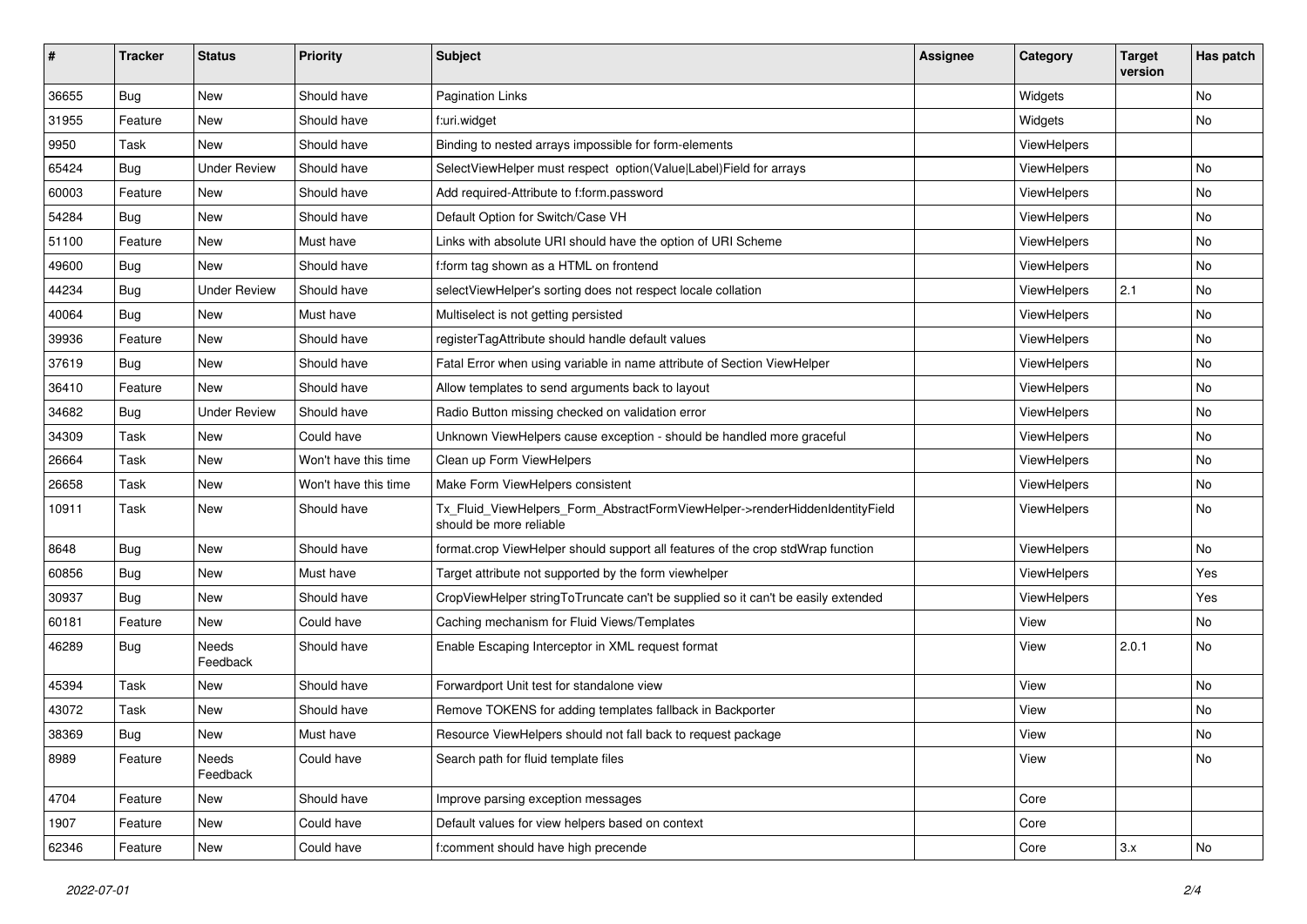| #     | <b>Tracker</b> | <b>Status</b>       | <b>Priority</b> | <b>Subject</b>                                                                            | <b>Assignee</b> | Category | <b>Target</b><br>version | Has patch |
|-------|----------------|---------------------|-----------------|-------------------------------------------------------------------------------------------|-----------------|----------|--------------------------|-----------|
| 46257 | Feature        | <b>Under Review</b> | Should have     | Add escape sequence support for Fluid                                                     |                 | Core     |                          | <b>No</b> |
| 39990 | Bug            | New                 | Should have     | Same form twice in one template: hidden fields for empty values are only rendered<br>once |                 | Core     |                          | No        |
| 30555 | Feature        | New                 | Could have      | Make TagBuilder more extensible                                                           |                 | Core     |                          | <b>No</b> |
| 27607 | Bug            | New                 | Must have       | Make Fluid comparisons work when first element is STRING, second is NULL.                 |                 | Core     |                          | No        |
| 10472 | Feature        | <b>New</b>          | Could have      | Fluid Standalone distribution                                                             |                 | Core     |                          | <b>No</b> |
| 3481  | Bug            | New                 | Should have     | Use ViewHelperVariableContainer in PostParseFacet                                         |                 | Core     |                          | No        |
| 32035 | Task           | New                 | Should have     | Improve fluid error messages                                                              |                 | Core     |                          | Yes       |
| 7608  | Feature        | New                 | Could have      | Configurable shorthand/object accessor delimiters                                         |                 | Core     |                          | Yes       |
| 52536 | Bug            | <b>Under Review</b> | Should have     | Errorclass not set if no property-attribute set                                           |                 |          |                          |           |
| 48355 | Feature        | New                 | Could have      | Assign output of viewhelper to template variable for further processing.                  |                 |          |                          |           |
| 45345 | Feature        | Needs<br>Feedback   | Should have     | Easy to use comments for fluid that won't show in output                                  |                 |          |                          |           |
| 13045 | Bug            | New                 | Should have     | Entity decode of strings are different between if-conditions and output of variable       |                 |          |                          |           |
| 9514  | Feature        | New                 | Should have     | Support explicit Array Arguments for ViewHelpers                                          |                 |          |                          |           |
| 60271 | Feature        | New                 | Should have     | Paginate viewhelper, should also support arrays                                           |                 |          |                          | No        |
| 58983 | Bug            | <b>New</b>          | Should have     | format.date does not respect linebreaks and throws exception                              |                 |          |                          | <b>No</b> |
| 58921 | Bug            | New                 | Should have     | f:form.* VHs crash if NOT inside f:form but followed by f:form                            |                 |          |                          | No        |
| 57885 | Bug            | <b>New</b>          | Must have       | Inputs are cleared from a second form if the first form produced a vallidation error      |                 |          |                          | <b>No</b> |
| 56237 | Task           | New                 | Should have     | in-line (Condition) View Helpers should not evaluate on parsing                           |                 |          |                          | No        |
| 52591 | Bug            | New                 | Should have     | The Pagination Widget broken for joined objects                                           |                 |          |                          | No        |
| 52419 | Bug            | <b>New</b>          | Should have     | Wrong PHPDocs notation for default value inline f:translate viewhelper                    |                 |          | 2.0                      | No        |
| 51277 | Feature        | New                 | Should have     | ViewHelper context should be aware of actual file occurrence                              |                 |          |                          | No        |
| 50888 | Bug            | <b>Under Review</b> | Should have     | WSOD by changing name of section and if Fluid caches are generated                        |                 |          |                          | No        |
| 49756 | Feature        | <b>Under Review</b> | Should have     | Select values by array key in checkbox viewhelper                                         |                 |          |                          | No        |
| 49038 | Bug            | New                 | Must have       | form.select does not select the first item if prependOptionValue is used                  |                 |          |                          | No        |
| 47669 | Task           | New                 | Should have     | FormViewHelper does not define the default request method                                 |                 |          |                          | No        |
| 47006 | Bug            | <b>Under Review</b> | Should have     | widget identifier are not unique                                                          |                 |          |                          | No        |
| 46545 | Feature        | New                 | Should have     | Better support for arrays in options of SelectViewHelper                                  |                 |          |                          | No        |
| 46091 | Task           | Needs<br>Feedback   | Should have     | Show source file name and position on exceptions during parsing                           |                 |          |                          | No        |
| 45153 | Feature        | New                 | Should have     | f:be.menus.actionMenuItem - Detection of the current select option is insufficient        |                 |          |                          | No        |
| 43071 | Task           | New                 | Should have     | Remove TOKENS for adding fallback teplates in B                                           |                 |          |                          | No        |